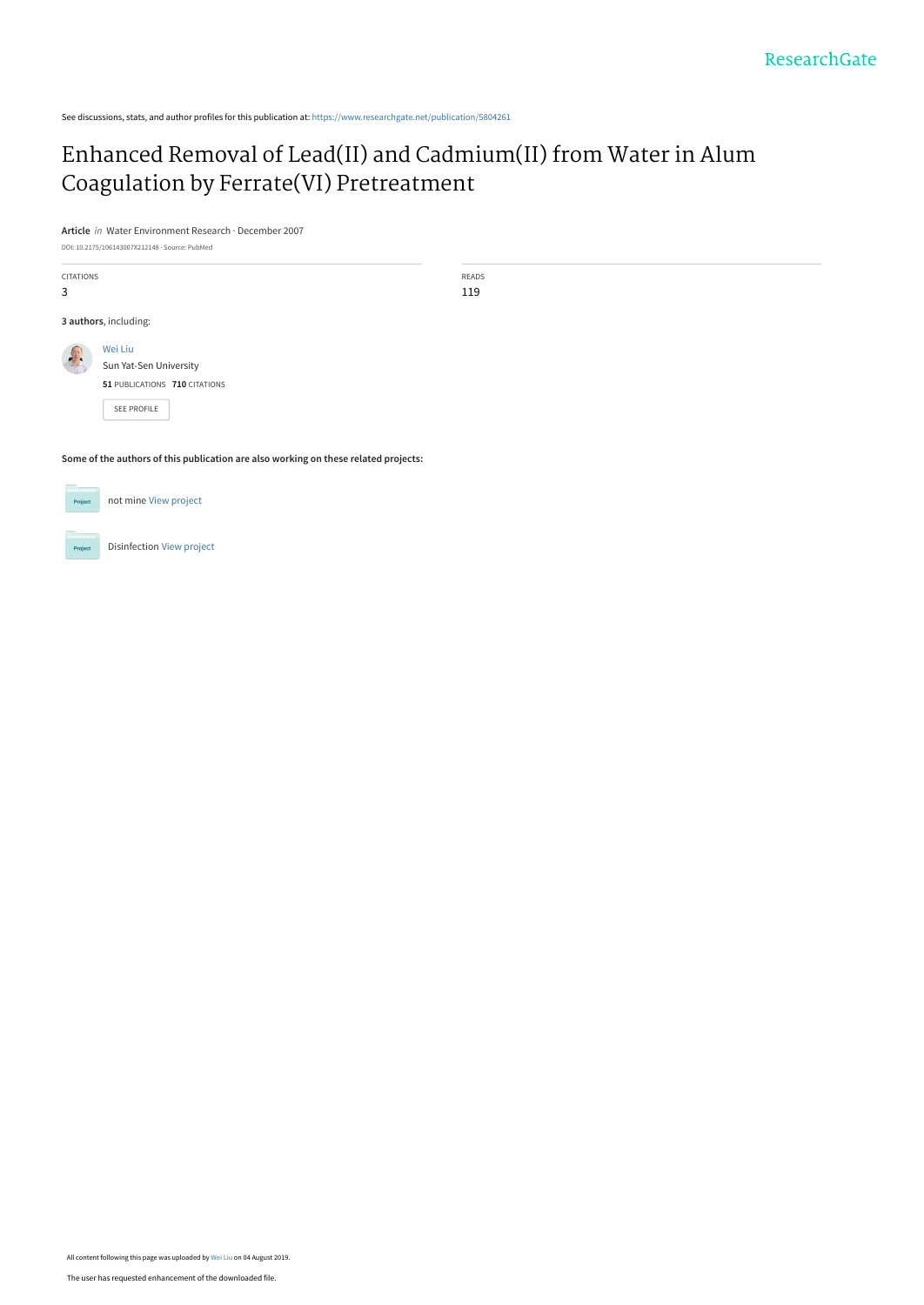# Enhanced Removal of Lead(II) and Cadmium(II) from Water in Alum Coagulation by Ferrate(VI) Pretreatment

Yong-mei Liang<sup>1,2</sup>, Ma Jun<sup>1</sup>, Wei Liu<sup>1,2</sup>\*

ABSTRACT: A laboratory study demonstrated that ferrate pretreatment significantly enhanced lead and cadmium removal in alum coagulation, under the conditions of natural surface water. The enhancement of lead removal was approximately 21 to 37% by ferrate pretreatment at a dosage of 1 to 5 mg/L. The enhanced removal of cadmium by ferrate pretreatment at a dosage of 1 to 5 mg/L exceeded the removal by alum coagulation alone 2 to 12-fold. Cadmium is much more difficult to remove than lead in alum coagulation. The performance of ferrate in enhancing the removal of lead and cadmium in alum coagulation was better than that of ferric chloride. The removal of lead and cadmium was highly pH-dependent, following the general trend of higher pH being related to higher removal. Satisfactory removal of cadmium could be expected by ferrate pretreatment combined with adjusting the pH of the water. Water Environ. Res., 79, 2420 (2007).

KEYWORDS: ferrate, pretreatment, lead, cadmium, alum, coagulation, pH. doi:10.2175/106143007X212148

#### Introduction

The heavy metal pollution status of surface water is becoming more severe in developing countries. In the case of China, for example, this is because of the increasing absolute amount of discharged untreated or insufficiently treated industrial wastewater containing heavy metals to natural aqueous environments, despite the fact that the country's overall wastewater treatment rate has been steadily increasing in recent years. Some industrial processes (i.e., metal smelting, metal plating, textile production, and microelectronics) discharge heavy metal wastewater to aqueous environments, which then pollutes water sources for drinking water. Heavy metals can also be released into rivers and lakes from the use of fertilizers and pesticides, causing large area pollution. According to the annual report on environmental quality, issued by the National Environmental Protection Agency of China (Beijing), heavy metals, such as lead (Pb), cadmium (Cd), and mercury, are present in almost all of China's large rivers at various levels. In some seriously contaminated areas, the annual average concentrations of heavy metals are much higher than the regulated levels of the national standards for surface water quality. In fact, in most of the polluted rivers in China, the water has been contaminated by a mixture of contaminants, including organics, which both complicate and

aggravate the deterioration of surface water quality. Such severe heavy metal pollution of surface water has aroused a growing awareness of the problems related to the safety of drinking water supplies using contaminated water sources.

Metals can be distinguished from other toxic pollutants because of their resistance to biodegradation and accumulation in living tissues. The presence of heavy metals in the environment can be detrimental to a variety of living species. Heavy metals can be readily absorbed by aquatic animals and directly transferred to the human food chain, thus exhibiting a high health risk to consumers. Some heavy metals (i.e., mercury, chromium, cadmium, copper, lead, and nickel) have harmful effects on human health, and many are listed in the U.S. Environmental Protection Agency (Washington, D.C.) priority pollutant list. The existence of heavy metals in water, even at rather low concentrations, has serious significance, with respect to the quality of water supplies.

Several physicochemical processes have been developed to remove heavy metals from industrial wastewater, including chemical precipitation, ion exchange, cementation electrolysis, reverse osmosis, and the membrane separation process (Grosse, 1986; Janson et al., 1982). However, these technologies seem both inadequate and expensive in the practical application of drinking water treatment processes. For example, chemical precipitation using lime, carbonate, sulfides, or organosulfides can lead to the unexpected softening of water and leave poisonous residuals in the resulting water. Ion exchange, on the other hand, has been proven to be effective in the selective removal of cadmium from surface water (Zhao et al., 2002). Nonetheless, because contaminated source water typically contains low levels of heavy metals that should be further lowered to meet water quality standards for drinking water, the high cost of the application of ion exchange, membrane processes, and cementation electrolysis is still not economically acceptable in developing countries. In addition, the existence of various organic pollutants in surface water will lead to the rapid contamination of ion exchange resins and membranes, resulting in even higher operating costs. The development of cost-effective and ''easy-to-operate'' approaches to removing heavy metals from drinking water are therefore essentially needed, to provide safe drinking water and curtail the hazards to human health caused by heavy metals.

Coagulation is the most traditional and most effective approach to removing contaminants from water. The process generally aims at the removal of minerals (i.e., clay, asbestos, and silica) and organic matters (i.e., algae and dissolved organic materials), and it does not control specifically for the removal of dissolved inorganic materials and, in particular, heavy metals. Currently, coagulation processes

<sup>&</sup>lt;sup>1</sup> School of Municipal and Environmental Engineering, Harbin Institute of Technology, Harbin, P.R. China.

<sup>2</sup> School of Environmental Science and Engineering, Sun Yat-Sen University, Guangzhou, P.R. China.

<sup>\*</sup> Department of Environmental Engineering, Sun Yat-sen University 135, Xingangxi Rd, Guangzhou, P. R. China 510275; e-mail: esslw@mail. sysu.edu.cn.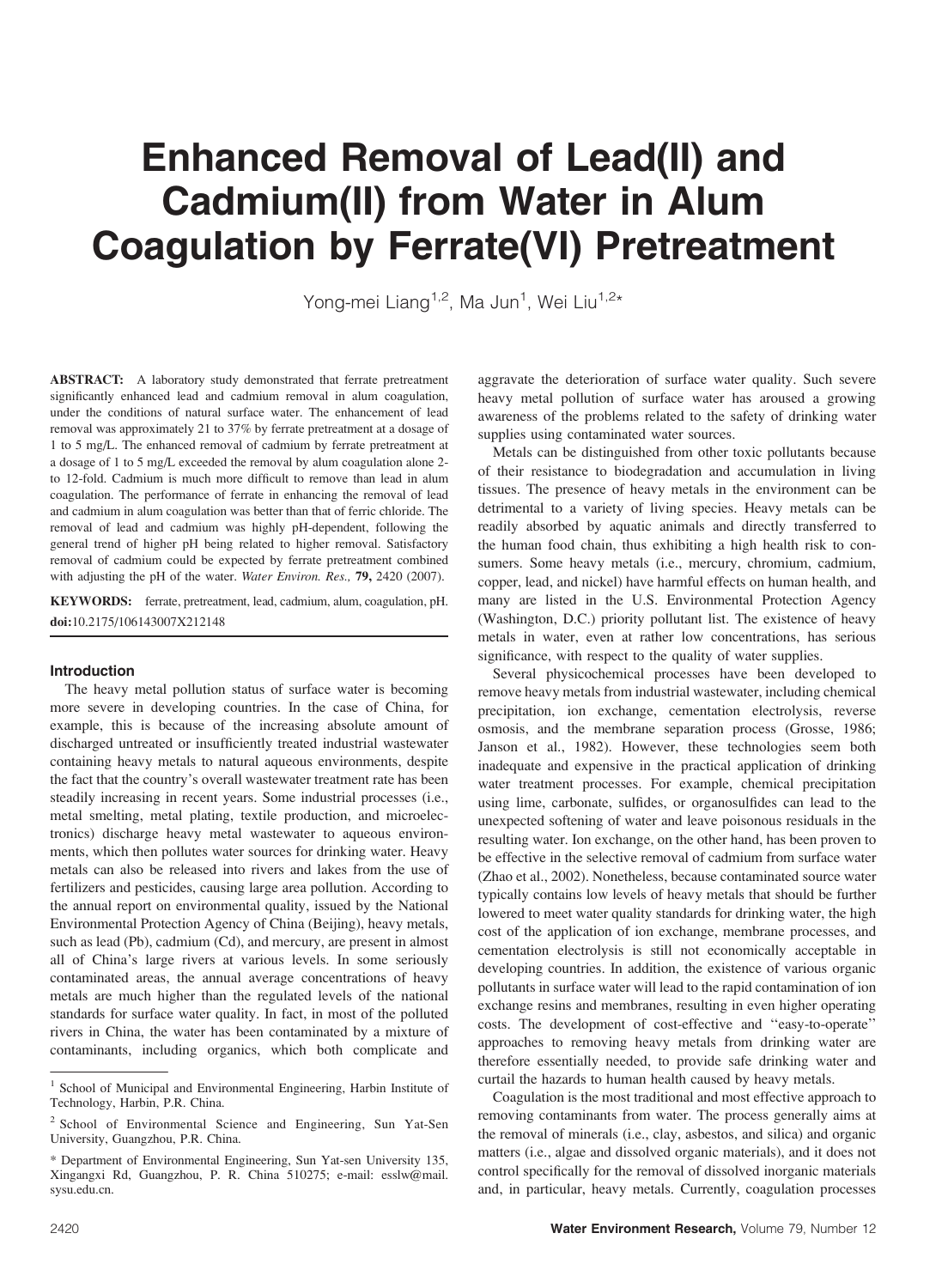specifically designed to remove trace metals have not been well developed. One promising, cost-effective means for the removal of heavy metals from surface water is adsorption and/or coprecipitation combined with conventional coagulation processes. Various kinds of biomass materials have been used as adsorbents to remove or recover heavy metals from aqueous solutions (Prasad and Freitas, 2000). Iron oxide adsorption is capable of removing heavy metals from tap water or wastewater over a wide range of pH values (Benjamin and Leckie, 1981). However, solid–liquid separation is fairly difficult after the application of powdered absorbents (i.e., iron oxide). Recently, iron-oxide-coated sand has been developed and tested for the adsorption of metals in synthetic or real water, to overcome the problems associated with the use of iron oxide powders (Benjamin et al., 1996). Considering the small amount of heavy metals in surface water, however, there still exist possibilities for the application of iron oxide adsorption with coagulation.

Ferrate (FeO<sub>4</sub><sup>2-</sup>) has high oxidation potential (E<sup>o</sup> = 2.20 V), which makes it potentially useful in water purification. Ferrate(VI) has been studied as a disinfectant by many investigators, and it has been found that ferrate inactivates a wide variety of microorganisms in buffered water (Shrink and Waite, 1980) and in wastewater (Waite, 1979). Ferrate(VI) has also been shown to destroy several priority pollutants in stimulated soft water (Deluca et al., 1983b). The results of initial studies showed that ferrate preoxidation in alum coagulation can enhance the removal of algae concentration (Ma and Liu, 2002) and aid in the reduction of turbidity (Liu and Liang, 2004). In addition, another previous study found that ferrate treatment does not produce any remaining mutagenic byproducts during the treatment process (Deluca et al., 1983a). The ferric hydroxide gel generated after ferrate decomposition could perform the adsorption and co-precipitation of metal ions and radionuclides in synthetic water and wastewater (Murmann and Robinson, 1974; Potts and Churchwell, 1994). Because ferric hydroxide can be effectively removed from water by following coagulation and filtration processes, there should not be any residual problems in the application of ferrate pretreatment, even at high dosages (Liu and Liang, 2004). Ferrate is thus expected to be a potential and safe chemical for the removal of heavy metals in the treatment of drinking water, meaning that ferrate offers an extra advantage in addition to its usefulness in organic pollution removal and inactivation.

The objective of this paper is to investigate the effectiveness of ferrate pretreatment on heavy metals removal from surface water using alum coagulation. The study was conducted under batch conditions, and lead(II) and cadmium(II) were selected as the target heavy metal pollutants because of their wide presence in the surface water of China. The study variables included ferrate dosage, alum dosage, and pH. The effects of pH on species fraction and adsorption were also addressed.

#### Materials and Methods

Chemical Preparation and Water Collection. Potassium ferrate solid was prepared by the modification of the method of reaction between hypochlorite  $(OCl<sup>-</sup>)$  and  $Fe(OH)<sub>3</sub>$  in strong basic media and isolated from the saturated potassium hydroxide (KOH) solution (Goff and Murmann, 1971), then stored in a silica gel desiccator. The purity of ferrate solid was determined to be 95%. Potassium ferrate solution (0.3 g/L, in ferrate  $[K_2FeO_4]$ ) was prepared by dissolving potassium ferrate solid in distilled water just before use, to minimize the loss of ferrate as a result of its rapid decomposition rate in solution. Alum working solution (10 g/L) was prepared by dissolving aluminium sulfate in double-distilled water. All chemical reagents used in the tests were analytical reagents obtained from Tianjin Chemical Inc. (Tianjin, China).

Raw water from a river located in a northern plateau area of China was collected. The river serves as the principal drinkingwater source for several surrounding large cities, and the main pollutants originate from industrial and domestic discharges upstream. In addition, during the winter season, the pollution becomes further aggravated, as a result of the relative low river flow and constant wastewater influent. The water was moderately polluted at the point of water sample collecting, and it contained substantial amounts of natural organic materials and trace amounts of synthetic organic pollutants. The raw river water was transferred to the laboratory in ice-cold containers and stored in a cooling room at 4<sup>o</sup>C. The water was brought back to an ambient temperature of  $22^{\circ}$ C immediately before the tests. The parameters of the tested water sample were as follows: 18 NTU turbidity, 32 CU color, 7.0 pH, 11.5 mg/L total organic carbon, and 96 and 64 mg/L as calcium carbonate for hardness and alkalinity, respectively.

The river water contained substantial levels of lead and cadmium, with concentrations of 32 and 12  $\mu$ g/L, respectively. In China, the concentrations of lead and cadmium are currently regulated at 10 and 5 µg/L in the national standards for drinking water quality. To simulate heavily polluted water, 220  $\mu$ g/L Pb(NO<sub>3</sub>)<sub>2</sub> as Pb(II) or 40  $\mu$ g/L Cd(NO<sub>3</sub>)<sub>2</sub> as Cd(II) were added to the river water, and then the water was well mixed and settled overnight before use. After overnight settling, the initial concentrations of lead and cadmium in the water were measured to be  $245$  and  $50 \mu g/L$ , respectively—that is, approximately 10 times higher than the regulated levels. The pH values of some raw water samples were adjusted to 3, 4, 5, 6, 8, 9, 10, 11, and 12, with 0.1 N hydrochloric acid (HCl) or sodium hydroxide (NaOH).

Experimental Procedures. Standard jar tests were carried out with a six-unit stirrer apparatus, to study the enhanced removal of lead and cadmium by ferrate pretreatment. In the tests, a carefully calculated amount of ferrate solution was mixed with water samples in several 1-L beakers for a period of time before the addition of alum. Then, all of the water samples were subjected to coagulation with the addition of a specific dose of alum testing solution at 300 r/min for 1 minute. Subsequently, the samples were slowly stirred with the coagulant at 60 r/min for 10 minutes and settled quiescently for 30 minutes. Samples of supernatant were siphoned from 1 cm below the water surface and further filtered with a  $0.45$ - $\mu$ m cellulose acetate membrane filter.

Batch vibrating trials were also conducted to investigate the effects of dosage and pH. In these trials, a certain dosage of potassium ferrate solution was first injected to a series of plastic bottles (250 mL) containing 100-mL raw water samples, and then the bottles were vibrated at 275 times/min for 20 minutes. Afterward, 40 mg/L aluminium sulfate was added to the water samples, and the bottles were vibrated for an additional 5 minutes. The samples were then settled quiescently for 20 minutes, before filtration with a  $0.45$ -µm membrane filter. The data shown in Figures 1 and 2 were obtained from the jar tests, while the other data were obtained from the batch vibrating tests.

Analytical Methods. The lead and cadmium concentrations in the filtered water samples were measured using an atomic absorption spectrophotometer (PE 703, HGA 400 graphite furnace, PerkinElmer Inc., Shelton, Connecticut). All the glassware used for the lead and cadmium analyses in this study were acid-soaked (1% nitric acid) overnight, rinsed with double-distilled water, and then dried at  $110^{\circ}$ C in an oven.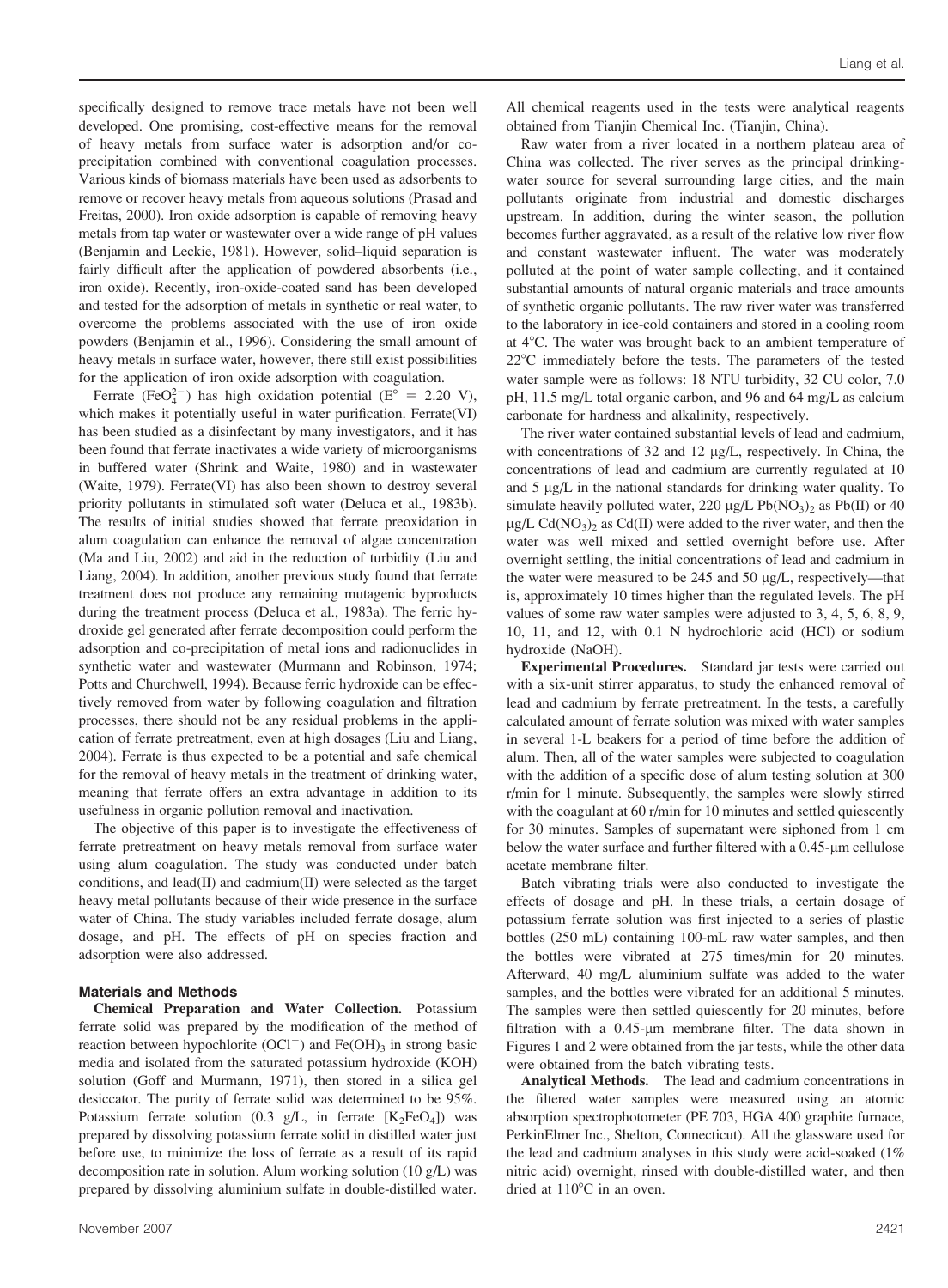

Figure 1—Lead and cadmium removal by alum coagula-Figure i—Lead and cadmium removal by alum coagula-<br>tion (error bars show the range of three measurements). For the pretreatment (error bars show the range of three

### Results and Discussion

Enhanced Removal of Lead and Cadmium. The removal of lead and cadmium solely by alum coagulation after sedimentation and filtration is illustrated in Figure 1. The removal efficiency of lead and cadmium is expressed as the ratio of the residual concentrations of heavy metals in the water samples after treatment to their initial concentrations in the raw water. Alum coagulation removed lead from the water, to some extent, with the percentage removal increasing with increased alum dosage. The removal of lead was 28% at the low alum dosage of 20 mg/L, while it was approximately 60% at the high alum dosage of 40 mg/L. With the increase of alum dosage from 40 to 50 mg/L, lead removal stayed in the plateau value of approximately 60%, with a residual concentration of 98 µg/L. This result indicates a limitation of lead removal using only alum coagulation. In the case of cadmium, on the other hand, the percentage removal was rather low, with the highest percentage being less than 10% at the largest alum dosage of 50 mg/ L. The lowest residual cadmium after treatment was approximately 45 lg/L. Taken together, these results indicate that it was more difficult to remove cadmium than lead from water by alum coagulation alone, under natural surface water conditions. Though a relatively higher percentage removal of cadmium was achieved at higher alum dosages, there was no clear trend to indicate that cadmium removal increased with increased alum dosage, as the differences in percentage removal were not statistically significant. The basic mechanism of heavy metal removal by alum coagulation is the adsorption of heavy metals onto the hydrolysis species of aluminium(III) formed during coagulation and, eventually, solid– liquid separation through sedimentation and filtration. For the present study, the optimum alum dosage required to coagulate this river water was determined to be 40 mg/L, as higher alum dosages resulted in an increase of the residual turbidity of the settled water, and lower alum dosages only formed small and light floc in the water and consequent poor sedimentation. Considering the fact that the highest percentages of removal of lead and cadmium were also obtained at the relative optimum alum dosages for turbidity removal, these results also suggest that good coagulation and correspondingly adequate floc in the water may play important roles in removing heavy metals. Inadequate coagulation may therefore weaken the capability of water treatment processes to remove heavy



ferrate pretreatment (error bars show the range of three measurements).

metals. These findings also provide a possible explanation for the poor removal of lead and cadmium at low alum dosages.

Figure 2 shows the enhanced removal of lead and cadmium by ferrate pretreatment. Ferrate pretreatment significantly enhanced the removal of both lead and cadmium in alum coagulation at the 40 mg/L dosage. For both lead and cadmium, the enhancement further increased with the increase of ferrate dosage. Ferrate pretreatment at a dosage of 1 to 5 mg/L increased the removal of lead from 60% to approximately 81 to 97%, for an increased removal range of 21 to 37%, while ferrate pretreatment at 5 mg/L reduced the residual concentration of lead obtained by alum coagulation alone from 98 to approximately  $7 \mu g/L$ , which is below the level of lead required by the national standard. The enhancement in cadmium removal by ferrate pretreatment, on the other hand, was much more significant than that of lead. The percentage removal of cadmium increased from 4% to approximately 16 to 56%, for an increased removal range of 12 to 52%, exceeding the removal by alum alone 2- to 12 fold. Even though a larger enhancement in the removal of cadmium than lead could be achieved by ferrate pretreatment, the overall percentage removal of cadmium was not high enough to meet the national standard under the test conditions. This is in agreement with the findings of Murmann and Robinson (1974), that lead is easier to be removed than cadmium from water by ferrate. In this study, ferrate pretreatment at 5 mg/L reduced the residual cadmium to approximately  $24 \mu g/L$ , which was still higher than the regulated level of national standards.

The overall decomposition of ferrate in neutral aqueous solution can be expressed as follows:

$$
2FeO_4^{2-} + 3H_2O \rightarrow 2FeO(OH) + 3/2O_2 + 4OH^- (Neutral)
$$
 (1)

Upon decomposition, ferric hydroxide, hydroxide ion, and molecular oxygen are generated. The enhancement of ferrate pretreatment on the removal of lead and cadmium was achieved primarily through the adsorption of heavy metal species onto ferric hydroxide (gel). This increase in the amount of adsorbent (i.e., ferric hydroxide) by the addition of ferrate before alum coagulation is thought to be the main explanation for the aforementioned enhancement. It is worth noting here that no significant enhancement could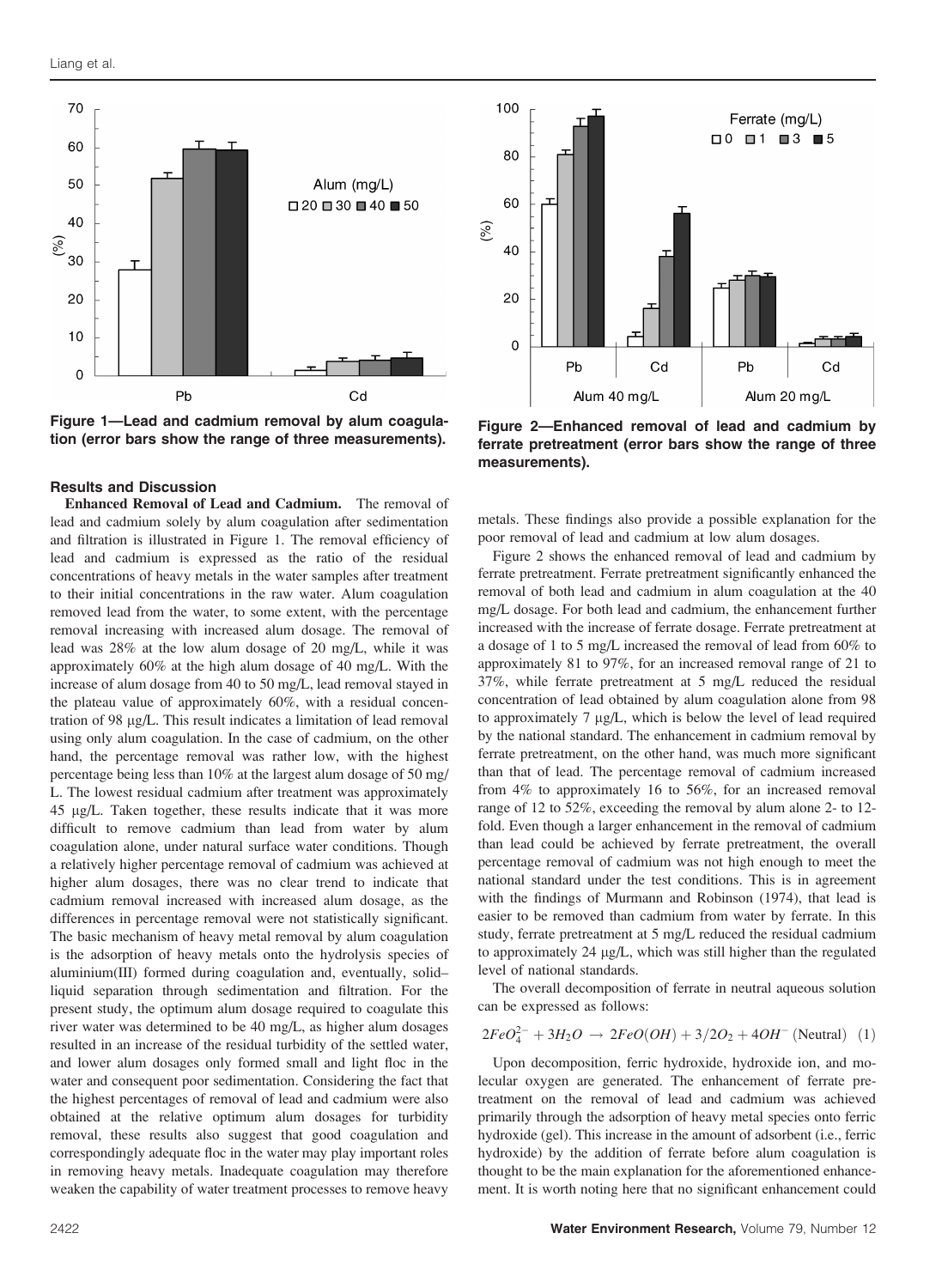

Figure 3—Enhanced removal of lead and cadmium by ferric chloride and ferrate pretreatment (error bars show the range of three measurements).

be identified in the removal of lead and cadmium by ferrate in alum coagulation at 20 mg/L. The percentage removal was less than 30% and 3% for lead and cadmium, respectively, for all samples, regardless of whether they had ferrate pretreatment. These results are consistent with the trend seen in the results of alum coagulation alone, shown in Figure 1, and they can also be attributable to the poor coagulation and consequent bad solid–liquid separation observed at low alum dosages. Again, these findings demonstrated the importance of coagulation efficiency in the removal of heavy metals in drinking-water-treatment processes.

Comparative results of the enhanced removal of lead and cadmium by ferric chloride (FeCl<sub>3</sub>) and ferrate are shown in Figure 3. The results from alum coagulation alone are also presented, for comparison. The dosage of alum was selected to be 40 mg/L. The dosages of ferric chloride and ferrate were selected to be 1.64 and 2 mg/L, respectively, to obtain the same molar concentration of ferric hydroxide of that in the water. The addition of ferric chloride to the water samples was performed in the same manner as with the ferrate in the jar tests. Although it was very clear that the additional ferric chloride enhanced the removal of lead and cadmium, the enhancements were not as great as those obtained by ferrate. The observance of this phenomenon indicates that the increase in the amount of adsorbent (i.e., ferric hydroxide) could not be the only reason for the enhancement in the removal of lead and cadmium achieved by ferrate pretreatment. As discussed before, adequate coagulation results in a relatively high removal of lead and cadmium. We have observed that ferrate pretreatment can improve the coagulation of surface water and aid in the removal of turbidity (Liu and Liang, 2004). Thus, it can be inferred that ferrate pretreatment first improved the coagulation and then improved the removal of lead and cadmium, to some extent.

Effect of pH. The removal of lead and cadmium by alum coagulation, both with and without ferrate pretreatment, as a function of pH, is illustrated in Figure 4. In general, the percentage removal of lead and cadmium increased with the increasing pH of the water samples. The optimum removal pH range for lead by alum coagulation alone was  $pH$  $>$ 6, where the



Figure 4—Influence of pH on removal of lead and cadmium by ferrate pretreatment.

percentage removal reached the top plateau value of approximately 83%. However, no optimum pH range could be concluded from the removal curve of cadmium, because the removal of cadmium increased gradually with increasing pH. Ferrate pretreatment enhanced the removal of lead and cadmium in almost the whole range of pH adopted in the tests compared with alum coagulation alone. Considerable enhancement of the removal of lead was obtained at weak acid conditions of pH 4, 5, and 6 by ferrate pretreatment. The optimum pH range for lead removal by ferrate began from 5, which was broader than that for alum coagulation only. Similarly, the improvement of the removal of cadmium at pH 5 and 6 by ferrate was also found to become significant.

The general trend of removal curves observed for lead and cadmium as a function of pH may be attributable to the hydrolysis status of aluminium(III) in the water under various pH values. The principal ionic species of aluminum is the free metal ion  $Al^{3+}$  in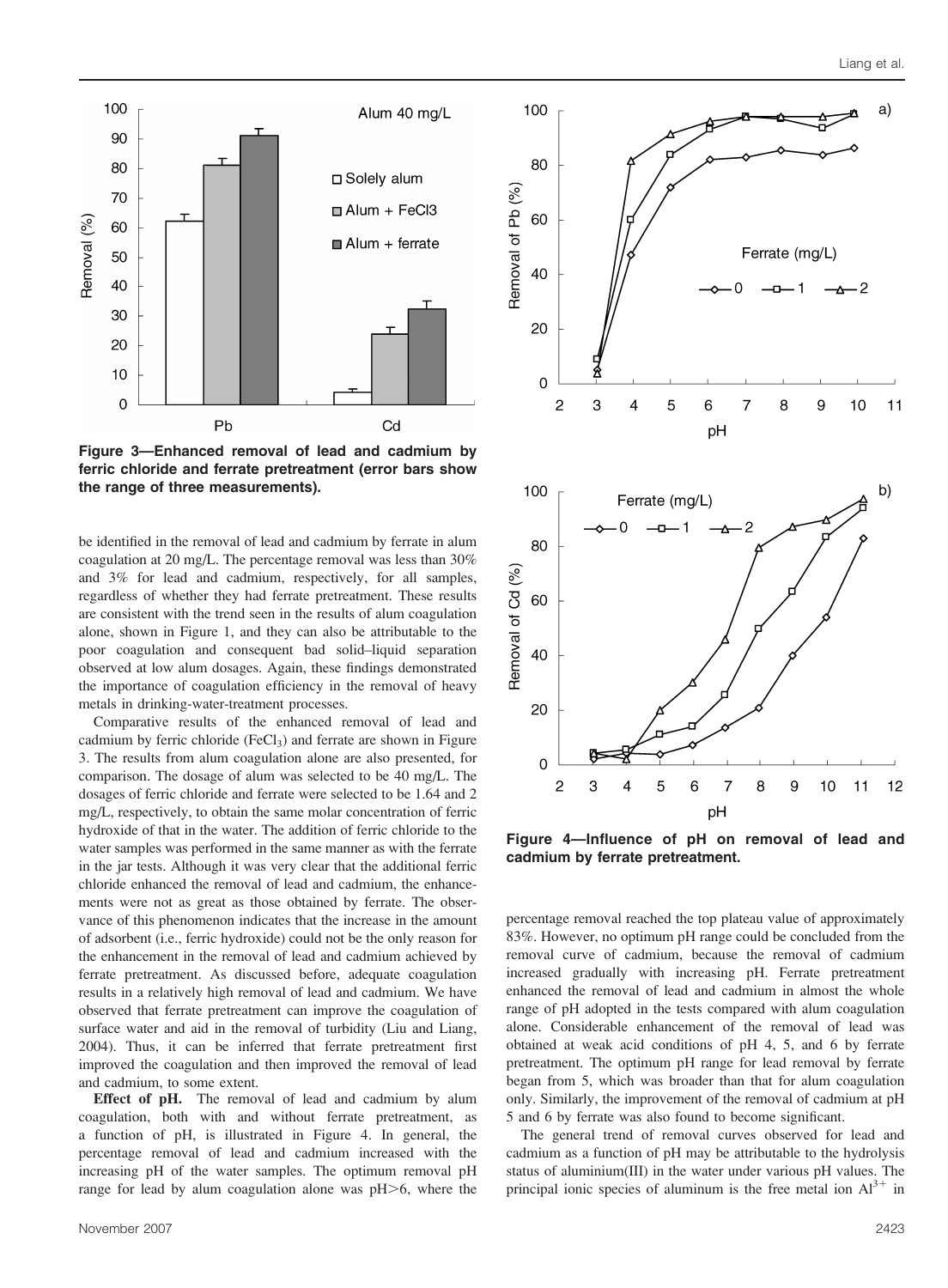

Figure 5—Distribution diagram for lead(II) hydroxide complexes at various pH values (Rickard and Nriagu, 1978).

dilute acid solutions below pH 4 (Hayden and Rubin, 1974). As the pH increases, hydrolyzed  $\widehat{A}$ lOH<sup>2+</sup> forms, to a slight extent, while the soluble hydrolyzed species  $\text{Al}_8(\text{OH})_{20}^{4+}$  is the largest fraction of aluminium present just before the precipitation of Al(OH)<sub>3</sub>. Correspondingly, in this study, relatively low removal of lead and cadmium was obtained at the weak acid condition  $pH<4$ , with the removal efficiency gradually increasing with the increase of pH above 4 by alum coagulation alone. The removal curve for ferrate pretreatment also followed a similar trend, but at a higher value.

It should be noted here that there is a remarkable difference between the shapes of the removal curves of lead and cadmium. It can be inferred from this that the distribution of hydrolytic aluminium species in the water is not the only determining factor affecting the removal of lead and cadmium. The adsorption process also depends on the species of lead and cadmium and, in particular, the hydroxyl complexes. Heavy metals form various complexes (i.e., metal oxides, metal hydroxides, and metal carbonates) in aqueous systems, according to the pH and ionic environment. The complexes of heavy metals by a chelating-ligand typically respond to a function of pH and consequently affect the adsorption by adsorbents.

Figure 5 (Rickard and Nriagu, 1978) shows the variation of the fractions of hydrolyzed lead(II) species with pH, under conditions in which no other complexing agents are present. As the concentration of lead in natural waters is low  $(<10^{-6}$  M), significant amounts of polynuclear hydrolyzed complexes [i.e.,  $Pb_3(OH)_4^{2+}$ ,  $Pb_4(OH)_4^{4+}$ , and  $Pb_6(OH)_8^{4+}$ ] are unlikely present in water. The predominant species under acidic conditions is  $Pb^{2+}$ , while PbOH<sup>+</sup> dominates in the typical pH range ( $pH$  $>$ 6) of natural aquatic systems. As can be seen in Figure 3, a large increase in the removal curve at the range pH 4 to 6 was identified. Hence, it can be concluded that, compared with  $Pb^{2+}$  ions,  $Pb(OH)^+$  more easily takes part in the bridging processes and consequent adsorption onto hydrolyzed aluminium species.

The distribution of the hydroxide cadmium(II) species [i.e.,  $Cd^{2+}$ , CdOH<sup>+</sup>, Cd(OH)<sub>2</sub>(aq), HCdO<sup>2-</sup>, and CdO<sub>2</sub><sup>-</sup>], as a function of pH, is shown in Figure 6 (Weber and Posselt, 1974). The  $Cd^{2+}$  is the only species dominant from the acid pH range up to pH 10. Hydrolysis becomes significant in solutions above pH 7, and mononuclear hydrolysis products appear above pH 8. After pH 8,



Figure 6—Distribution diagram for cadmium(II) hydroxide complexes at various pH values (Walter et al., 1974).

 $CdOH^-$  and  $Cd(OH)_2$  start to form, although the fractions of these species are very small, until pH 10. In the range pH 8 to 10, the removal of cadmium by alum coagulation increases gradually with increasing pH (see Figure 3). Subsequently, better removal of cadmium by alum coagulation was achieved under basic conditions of  $pH>10$ , where Cd(OH)<sub>2</sub> species prevailed in the solution.

These phenomena strongly demonstrate that hydrolyzed heavy metal species have high affinity to adsorbents compared with heavy metal ions. Removal curves exhibited a remarkable increase in adsorption around the pH where the hydrolysis of metal ions occurs. These results are consistent with previous findings that metals are easily adsorbed onto inorganic adsorbent at high pH conditions (Bell and Saunders, 2005; Donat et al., 2005), and they also suggest that the hydroxide ligand plays a specific role in adsorption processes. Further, the presence of the hydroxyl  $(-OH)$  group on metal ion hydrolysis products may allow hydrogen bonding to occur between the hydrolysis species and the substrate surface and result in further adsorption.

The final pH of the water samples in the batch tests were measured, but no detectible changes were observed compared with the initial pH. This finding indicates that the enhancement seen in the removal of lead and cadmium by ferrate pretreatment is a result of the additional adsorbents and not changes in pH, although the removal was highly pH-dependent. The decomposition of ferrate in acid and basic solutions can be described by the following:

$$
FeO_4^{2-} + 8H^+ + 3e \rightarrow Fe^{3+} + 4H_2O \text{ (Acid)}
$$
 (2)

$$
FeO_4^{2-} + 4H_2O + 3e \rightarrow Fe(OH)_3 + 5OH^- \text{ (Basic)} \tag{3}
$$

In acid solution, ferric ions generated upon the decomposition of ferrate. However, the ferric ion has a much higher tendency to hydrolyze than does the aluminium ion (Leckie and James, 1974). A large proportion of several mononuclear and polynuclear hydrolyzed species of ferric, such as  $\text{Fe(OH)}^{2+}$ ,  $\text{Fe}_2(OH)_2^{4+}$ ,  $\text{Fe(OH)}_2^+$ , and Fe<sub>2</sub>(OH)<sup>2+</sup>, coexists with Fe<sup>3+</sup> under acidic conditions ( $pH$ <2). Most of the hydrolyzed species convert to Fe(OH)<sub>3</sub> when  $pH > 3$ . Compared with aluminium hydroxide, Fe(OH)<sub>3</sub> is present in water at relatively lower pH conditions. This can explain the present results that ferrate pretreatment enhanced the removal of lead and cadmium in a wider pH range, while the small or no enhancement observed at pH 3 for lead and pH 4 and 5 for cadmium by ferrate pretreatment was likely the result of poor coagulation.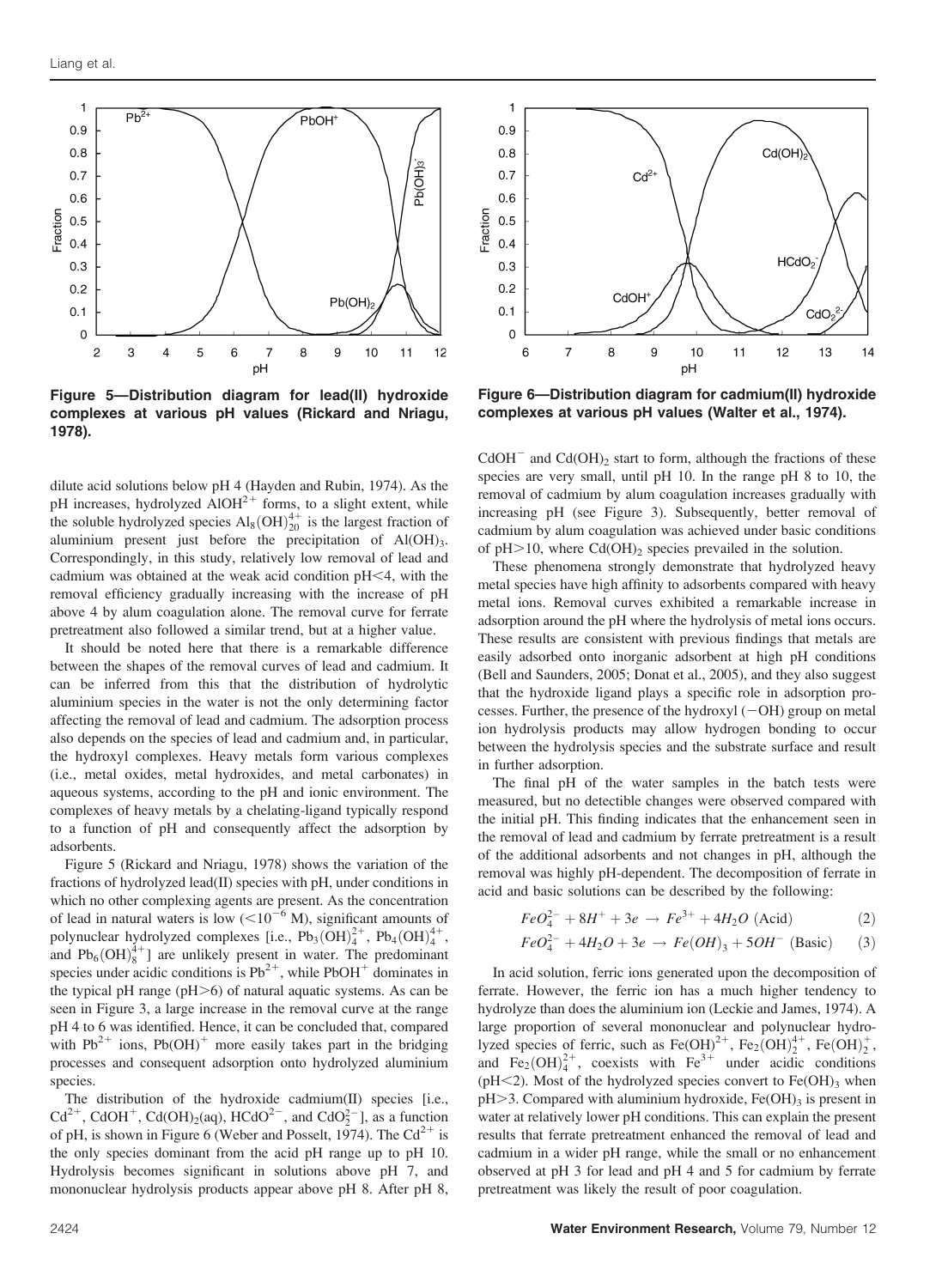

Figure 7—Effects of pH on enhance removal of cadmium by ferrate, with respect to dosage.

Under natural water conditions, it was very difficult to remove cadmium in alum coagulation to the level required by the water standards, even when the water samples were pretreated by ferrate. Considering the fact that the removal of cadmium was highly pHdependent, trials on the enhanced removal of lead and cadmium by ferrate, with respect to dosage under weak basic conditions, were conducted, and the results are shown in Figure 7. The pH of the water samples was adjusted to pH 7, 8, and 9, and the dosage of alum was 40 mg/L. The percentage removal of cadmium continuously increased with the increase of ferrate dosages up to 6 mg/L under the three pH conditions. It is interesting to note that the removal of cadmium increased more rapidly with ferrate dosages at higher pH values than that at a relatively lower pH. The significance of the influence of pH on this increasing rate was in the order of  $pH$  9 $>$  $pH$  8 $>$  $pH$  7. This phenomenon is very meaningful in practice, as the residual cadmium can be reduced to a lower level to comply with the regulated standard level, by adjusting the pH of the water. For example, ferrate pretreatment at 3 mg/L could reduce the residual concentration of cadmium to a level of slightly less than 5lg/L at pH 9, while a dosage of ferrate higher than 6 mg/L would be needed to achieve the same removal at pH 7. Thus, ferrate pretreatment combined with pH adjustment could be a costeffective way of removing heavy metals, such as cadmium, that are difficult to removed at neutral conditions in alum coagulation. Considering the multiple functions of ferrate on the removal of pollutants from water, the application of ferrate pretreatment could offer a better choice for water utility enterprises that encounter problems of heavy metal pollution in source water and, in particular, those related to seasonal deterioration. Therefore, the application of ferrate pretreatment in the treatment of drinking water could be performed by the simple addition of ferrate at small dosage (i.e., 1 to 5 mg/L), which adds an additional cost of less than 3 cents/ton (in USD).

#### **Conclusions**

In this study, the enhanced removal of lead and cadmium from natural surface water by ferrate pretreatment in alum coagulation

was studied. Significant enhancement in the removal of lead and cadmium was obtained by ferrate pretreatment under the conditions of natural surface water. Cadmium was more difficult to remove than lead in alum coagulation, both with and without ferrate pretreatment. The performance of ferrate in enhancing the removal of lead and cadmium in alum coagulation was better than that of ferric chloride. The removal of lead and cadmium in alum coagulation and with ferrate pretreatment was found to be highly pH-dependent. Taken together, these results indicate that hydrolyzed heavy metal species are more easily removed than heavy metal ions by the adsorption of hydrolyzed aluminium or ferric hydroxide generated from the decomposition of ferrate. Therefore, the satisfactory removal of cadmium can be expected by ferrate pretreatment combined with the adjustment of pH of the water.

Submitted for publication November 4, 2006; revised manuscript submitted March 30, 2007; accepted for publication April 10, 2007.

The deadline to submit Discussions of this paper is February 15, 2008.

#### References

- Bell, R. R.; Saunders, G. C. (2005) Cadmium Adsorption on Hydrous Aluminium (III) Oxide: Effect of Adsorbed Polyelectrolyte. Appl. Geochem., 20 (3), 529–536.
- Benjamin, M. M.; Leckie, J. O. (1981) Multiple Site Adsorption of Cd, Cu, Zn and Pb on Amorphous Iron Oxyhydroxide. J. Colloid Interface Sci., 79 (1), 209–215.
- Benjamin, M. M.; Sletten, R. S.; Bailey, R. P.; d Bennett, T. (1996) Sorption and Filtration of Metals Using Iron-Oxide-Coated Sand. Water Res., 30 (11), 2609–2620.
- Deluca, S. J.; Chao, A. C.; Smallwood, C. (1983a) Ames Test of Ferrate Treated Water. J. Environ. Eng., 109 (5), 1159–1167.
- Deluca, S. J.; Chao, A. C.; Smallwood, C. (1983b) Removal of Organic Priority Pollutants by Oxidation-Coagulation. J. Environ. Eng., 109 (1), 36–46.
- Donat, R.; Akdogan, A.; Erdem, E.; Cetisli, H. (2005) Thermodynamics of  $Pb^{2+}$  and  $Ni^{2+}$  Adsorption Onto Natural Bentonite from Aqueous Solutions. J. Colloid Interface Sci., 286 (1), 43-52.
- Goff, H.; Murmann, R. K. (1971) Mechanism of Isotopic Oxygen Exchange and Reduction of Ferrate (VI) Ion (FeO $_4^{2-}$ ). J. Am. Chem. Soc., 93 (23), 6058–6065.
- Grosse, D. W. (1986) A Review of Alternative Treatment Processes for Metal Bearing Hazardous Waste Streams. J. Air Pollut. Control Assoc., 36 (5), 603–614.
- Hayden, P. L.; Rubin, A. J. (1974) Systematic Investigation of the Hydrolysis and Precipitation of Aluminium(III). In Aqueous-Environmental Chemistry of Metals, Rubin, A. J. (Ed.); Ann Arbor Science: Ann Arbor, Michigan, 317–381.
- Janson, C. E.; Kenson, R. E.; Tucker, L. H. (1982) Treatment of Heavy Metals in Wastewater. Environ. Prog., I, 202–216.
- Leckie, J. O.; James, R. (1974) Control Mechanism for Trace Metals in Natural Waters. In Aqueous-Environmental Chemistry of Metals, Rubin, A. J. (Ed.); Ann Arbor Science: Ann Arbor, Michigan, 1–76.
- Liu, W.; Liang, Y. M. (2004) Use of Ferrate Pre-Oxidation in Enhancing the Treatment of NOM-Rich Lake Waters. Water Sci. Technol. Water Supply, 4 (4), 121–128.
- Ma, J.; Liu, W. (2002) Effect and Mechanism of Potassium Ferrate (VI) Preoxidation on Algae Removal by Coagulation with Alum. Water Res., 36 (4), 871–878.
- Murmann, R. K.; Robinson, P. R. (1974) Experiments Utilizing Ferrate Ion for Purifying Water. Water Res., 8 (1), 543–547.
- Potts, M. E.; Churchwell, D. R. (1994) Removal of Radionuclides in Wastewater Utilizing Potassium Ferrate(VI). Water Environ. Res., 66, 107–109.